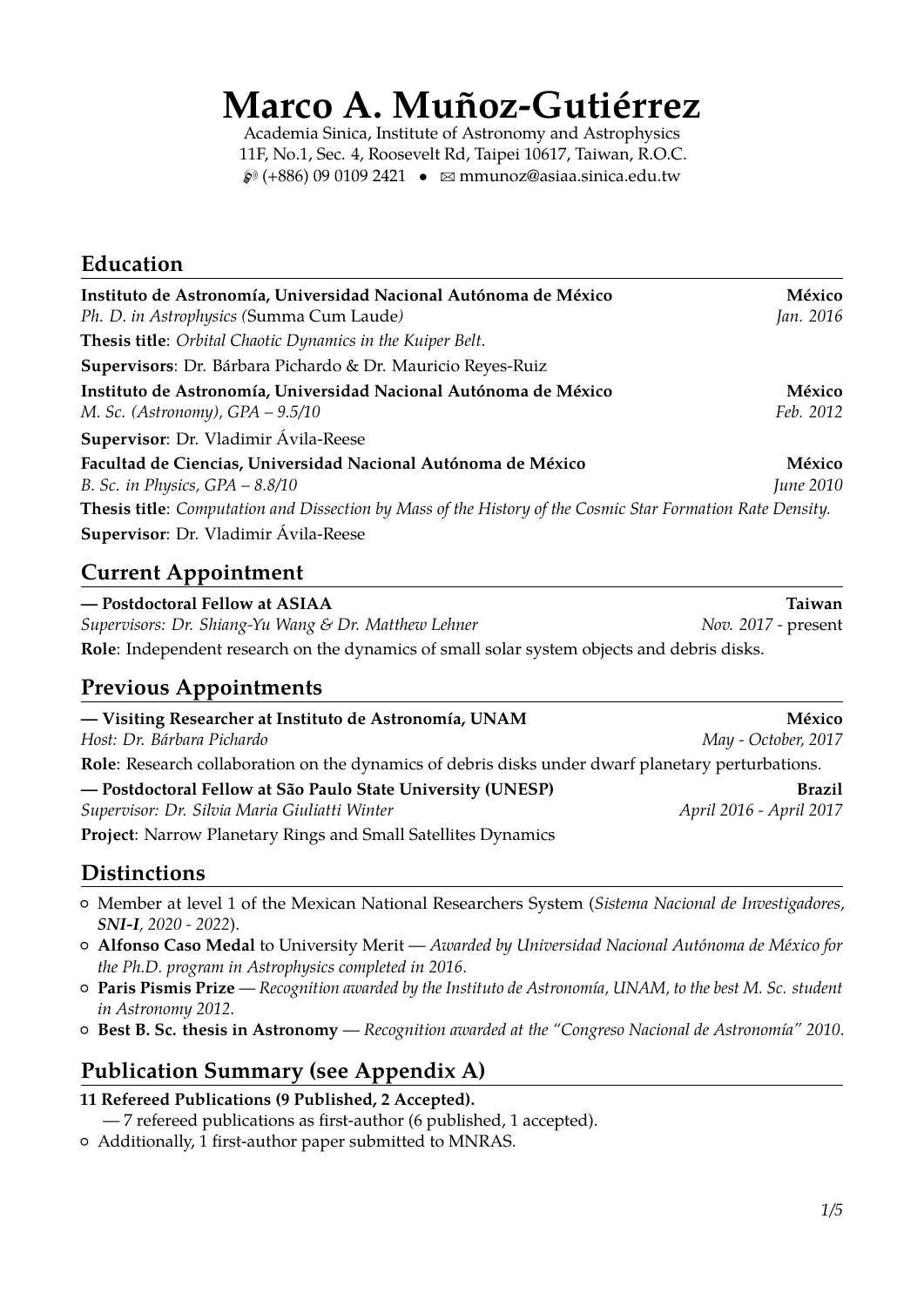# **Presentations Summary (see Appendix B)**

- { 20 Invited Talks
- { 11 Conference Contributed Talks
- { 4 Conference Posters
- { 3 Public Outreach Talks

# **Supervised Students**

- { **Pei-Hsuan Chen** Summer student at ASIAA. *Project: Evolution of debris disks under giant and dwarf planetary perturbations.* Taipei, Taiwan, July-August 2020
- { **Andrew Roberts** Summer student at ASIAA. *Project: Origin and Evolution of Comets on Unusual Orbits in the Solar System.* Taipei, Taiwan, July-August 2019
- { **Gustavo Madeira** B. Sc. in Physics, Jury Member. *Dinâmica de partículas micrométricas no arco de anel G de Saturno (English: Dynamics of Micrometric Particles in Saturn's G Ring Arc)*. UNESP, Brazil, 2016.
- { **Miguel Briones Rivera** Physics Engineering, Thesis Advisor. *Estudio dinámico de objetos cercanos a la Tierra: su posible evolución y peligrosidad (English: Near Earth Objects Dynamical Studies: Possible Evolution and Hazard). Universidad Iberoamericana, México, 2016.*

# **Teaching Experience**

I served as teaching assistant, with approximately 25% of classroom time, at Facultad de Ciencias, UNAM, for several undergraduate elective courses of the Physics Major, namely:

- { Cosmic Structure Formation and Evolution.
- $\circ$  Cosmological Astrophysics.
- { Cosmology and Extragalactic Astrophysics.
- { Dynamical Structure and Evolution of the Galaxy.

## **Referee Experience**

#### **International Journals**

- { Monthly Notice of the Royal Astronomical Society (MNRAS).
- $\circ$  Communications Physics (from Nature Research Publishing).
- **Astronomical Institutions**
- { James Clerk Maxwell Telescope (JCMT).

## **Computational Skills**

- { Programming: IDL, Python, Fortran, C, Bash.
- { Packages: MERCURY, REBOUND (Numerical N-body simulations), LATEX, Office, Gnuplot.
- { Operative Systems: Linux, Mac, Windows.
- { Others: Working technical experience with hardware maintenance.

### **Languages**

**Spanish**: Native speaker **English**: Fluent **Portuguese**: Intermediate **Chinese**: Basic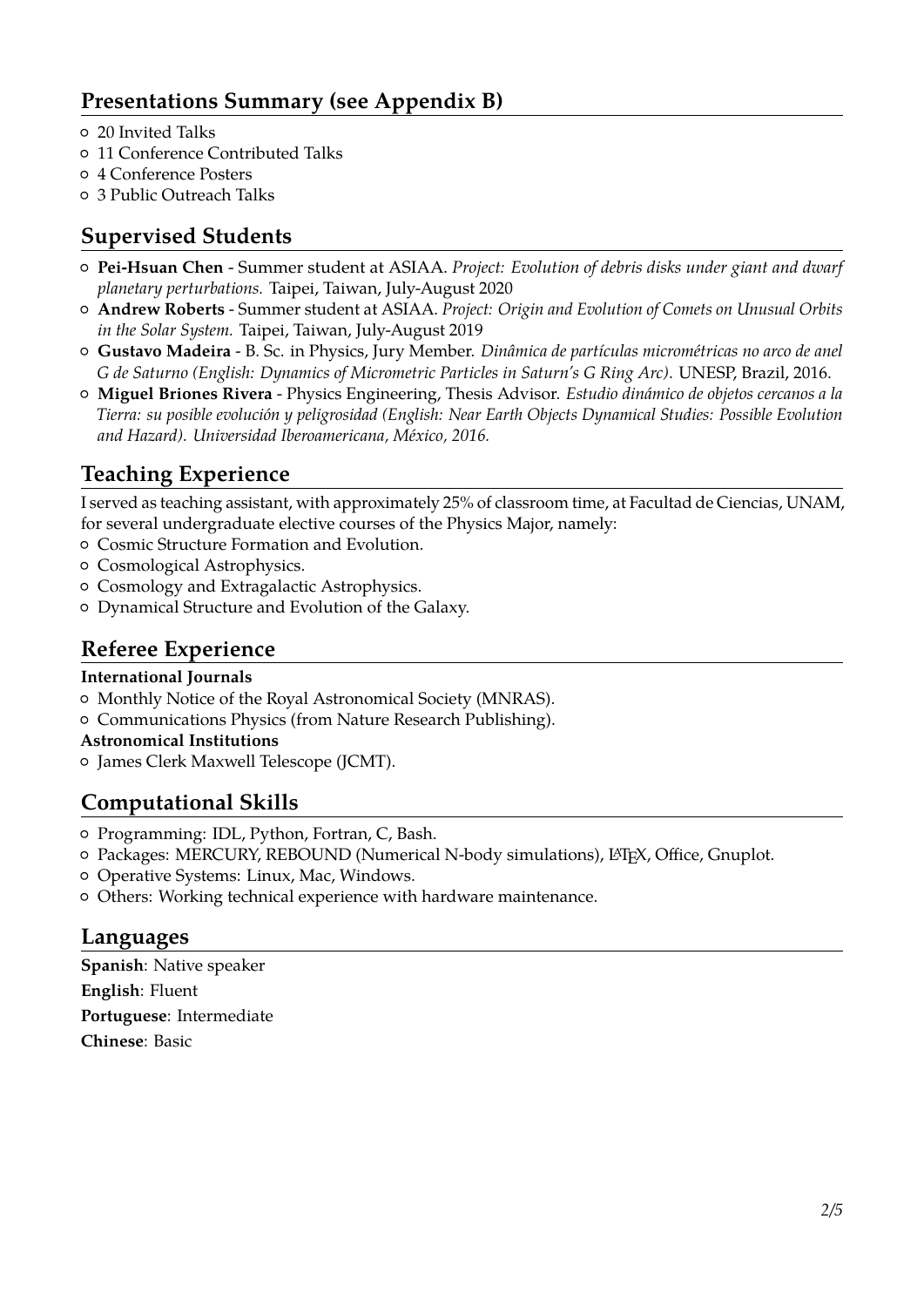# **Appendix A: Refereed Publications**

- 1. Chan-Kao Chang et. al, including **M. A. Muñoz-Gutiérrez** 2021, *FOSSIL: I. The Spin Rate Limit of Jupiter Trojans*, PSJ, Accepted
- 2. **M. A. Muñoz-Gutiérrez**, A. Peimbert, M. Lehner, & S.-Y. Wang 2021, *Long-term Dynamical Stability in the Outer Solar System I: The Regular and Chaotic Evolution of the 34 Largest Trans-Neptunian Objects*, AJ, Accepted
- 3. A. Roberts & **M. A. Muñoz-Gutiérrez** 2021, *Dynamics of Small Bodies in Orbits Between Jupiter and Saturn*, Icarus, 358, 114201
- 4. D. Gaslac Gallardo, S. Giuliatti Winter, G. Madeira, & **M. A. Muñoz-Gutiérrez** 2020, *Analysing the region of the rings and small satellites of Neptune*, Ap&SS, 365, 5
- 5. **M. A. Muñoz-Gutiérrez**, A. Peimbert, B. Pichardo, M. Lehner, & S.-Y. Wang 2019, *The Contribution of Dwarf Planets to the Origin of Jupiter Family Comets*, AJ, 158, 184
- 6. **M. A. Muñoz-Gutiérrez**, A. Peimbert, & B. Pichardo 2018, *The Contribution of Dwarf Planets to the Origin of Low-inclination Comets by the Replenishment of Mean Motion Resonances in Debris Disks* , AJ, 156, 108
- 7. **M. A. Muñoz-Gutiérrez** & S. Giuliatti Winter 2017, *Long-term evolution and stability of Saturnian small satellites: Aegaeon, Methone, Anthe and Pallene*, MNRAS, 470, 3750
- 8. **M. A. Muñoz-Gutiérrez**, B. Pichardo, & A. Peimbert 2017, *Giant Planets Can Act as Stabilizing Agents on Debris Disks*, AJ, 154, 17
- 9. **M. A. Muñoz-Gutiérrez**, B. Pichardo, M. Reyes-Ruiz, & A. Peimbert 2015, *Dynamical Heating Induced by Dwarf Planets on Cold Kuiper Belt-like Debris Disks*, ApJL, 811, L21
- 10. **M. A. Muñoz-Gutiérrez**, M. Reyes-Ruiz, & B. Pichardo 2015, *Chaotic Dynamics of Comet 1P/Halley: Lyapunov Exponent and Survival Time Expectancy*, MNRAS, 447, 3775
- 11. A.E. Cordero-Borboa, I. Camarillo-García, & **M. A. Muñoz-Gutiérrez** 2008, *X-ray diffraction characterization of a spatially coherent crystalline nanocomposite obtained from a melt of KCl, KBr and KI salts*, Journal Physica B: Condensed Matter, 404, 199

# **Publications in Refereeing**

1. **M. A. Muñoz-Gutiérrez**, A. P. Granados Contreras, G. Madeira, J. A. A'Hearn, & S. Giuliatti Winter 2021, *The Long-term Dynamical Evolution of Pallene (Saturn XXXIII) and its Diffuse Dusty Ring*, MNRAS, submitted

# **Conference Series**

1. **M. A. Muñoz-Gutiérrez** & V. Avila-Reese 2011, *The Cosmic Star Formation History*, Revista Mexicana de Astronomía y Astrofísica Conference Series, 40, 23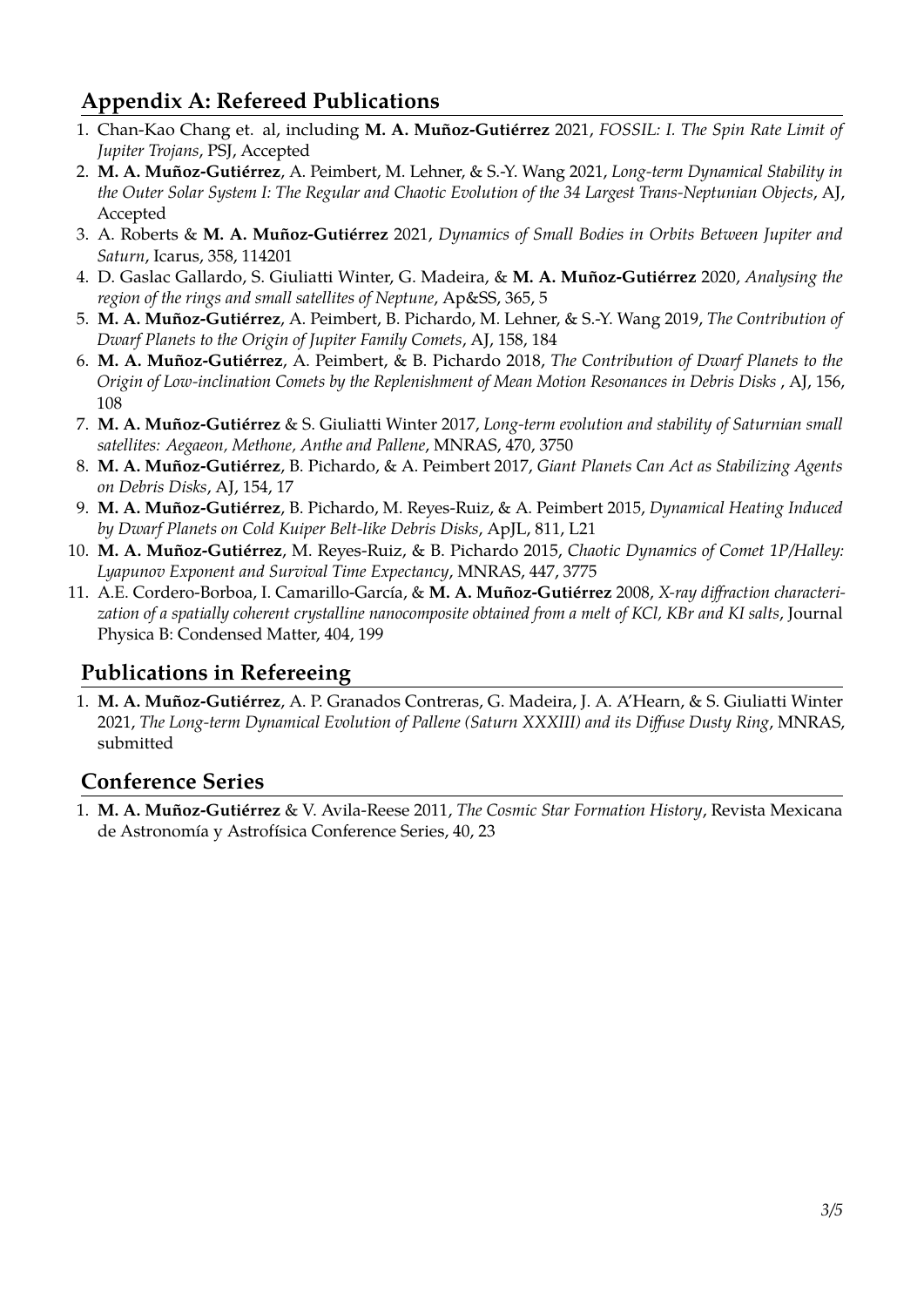# **Appendix B: Presentations**

#### INVITED TALKS.

- { Instituto de Radioastronomía y Astrofísica (IRyA), UNAM, 9 June 2021
- { National Taiwan Normal University (NTNU), Colloquium, 30 December 2020
- { Instituto Nacional de Astrofísica, Optica y Electrónica (INAOE), Colloquium, 31 May 2019
- { Instituto de Astronomía, UNAM, Colloquium, 22 May 2019
- { National Central University (NCU), Colloquium, 15 March 2019
- { Academia Sinica Institute of Astronomy and Astrophysics (ASIAA), Colloquium, 4 July 2018
- { Instituto de Astronomía, UNAM, Colloquium, 8 November 2017
- { Instituto de Astronomía, UNAM, Theoretical Astrophysics Department Seminar, 8 August 2017
- { Faculdade de Engenharia (FEG), UNESP, Colloquium, 5 May 2017
- { Grupo de Dinâmica Orbital e Planetologia, FEG, UNESP, Seminar, 21 March 2017
- { Grupo de Dinâmica Orbital e Planetologia, FEG, UNESP, Seminar, 7 March 2017
- { Instituto de Astronomía, UNAM, Theoretical Astrophysics Department Seminar, 13 December 2016
- { Faculdade de Engenharia (FEG), UNESP, Colloquium, 5 August 2016
- { Grupo de Dinâmica Orbital e Planetologia, FEG, UNESP, Seminar, 15 July 2016
- { Grupo de Dinâmica Orbital e Planetologia, FEG, UNESP, Seminar, 17 June 2016
- { Faculdade de Engenharia (FEG), UNESP, Colloquium, 29 April 2016
- { Instituto de Astronomía, UNAM, Colloquium, 9 March 2016
- { Instituto de Astronomía, UNAM, Theoretical Astrophysics Department Seminar, 7 October 2015
- { Universidad Autónoma Metropolitana (UAM) Seminar, 23 September 2014
- { Centro de Radioastronomía y Astrofísica (CRyA), UNAM, Colloquium, 12 June 2014

#### CONFERENCE CONTRIBUTED TALKS. . . . . . . . . . . . . . . . . . . . . . . . . . . . . . . . . . . . . . . . . . . . . . . . . . . . . . . . . . . . . . . . . . . . . . . .

- { *The Long-term Dynamical Evolution of the 34 Largest Trans-Neptunian Objects in the Solar System*, Astrophysical Dynamics, 7-9 July 2019, Shanghai, China.
- { *The Contribution of Dwarf Planets to the Origin of Low Inclination Comets by the Replenishment of Mean Motion Resonances in Debris Disks*, 50 DPS Meeting, 21-26 October 2018, Knoxville, Tennessee, USA.
- { *Long-term Evolution of Aegaeon, Methone, Anthe, and Pallene*, 48 DPS Meeting, 16-21 October 2016, Pasadena, California, USA.
- { *Dynamical Heating Induced by Dwarf Planets on Cold Kuiper Belt-Like Debris Disks*, 47 DPS Meeting, 8-13 November 2015, Washington, DC, USA.
- { *Dynamical Heating Induced by Dwarf Planets on Cold Kuiper-like Belts*, 2 Taller Nacional de Astrofísica Planetaria, 9-13 March 2015, Monterrey, Nuevo León, México.
- { *The Effect of Dwarf Planets on the Dynamics of the Kuiper Belt*, 46 DPS Meeting, 9-14 November 2014, Tucson, Arizona, USA.
- { *Chaotic Dynamics of Halley's Comet: Lyapunov Exponent and Survival Time Expectancies*, Astronomía Dinámica en Latinoamérica, ADeLA 2014, 29 Sep. - 3 Oct. 2014, Santiago de Chile, Chile.
- { *Chaotic Dynamics of Halley's Comet: Lyapunov Exponent and Survival Time Expectancies*, Asteroids, Comets, Meteors 2014, 30 June - 4 July 2014, Helsinki, Finland.
- { *Ordered and Chaotic Orbital Dynamics in the Solar System*, Congreso Nacional de Astronomía, 28 Oct. 1 Nov. 2013, México City, México.
- { *Comet 1P/Halley's Orbit as a Possible Restriction of the Kuiper Belt Mass*, Taller Nacional de Astrofísica Planetaria, 4-8 March 2013, Monterrey, Nuevo León, México.
- { *Dissecting the Cosmic Star Formation History*, Reunión Regional Latinoamericana de la Unión Astronómica Internacional, LARIM 2010, 8-12 November 2010, Morelia, Michoacán, México.

CONFERENCE POSTER PRESENTATIONS. . . . . . . . . . . . . . . . . . . . . . . . . . . . . . . . . . . . . . . . . . . . . . . . . . . . . . . . . . . . . . . . . . . .

- { *The Contribution of Dwarf Planets to the Origin of Jupiter Family Comets*, New Horizons in Planetary Systems, 13-17 May 2019, Victoria, British Columbia, Canada.
- { *The Dynamics of Pallene, a Small Saturnian Satellite, and Its Diffuse Dusty Ring*, Asteroids, Comets, Meteors